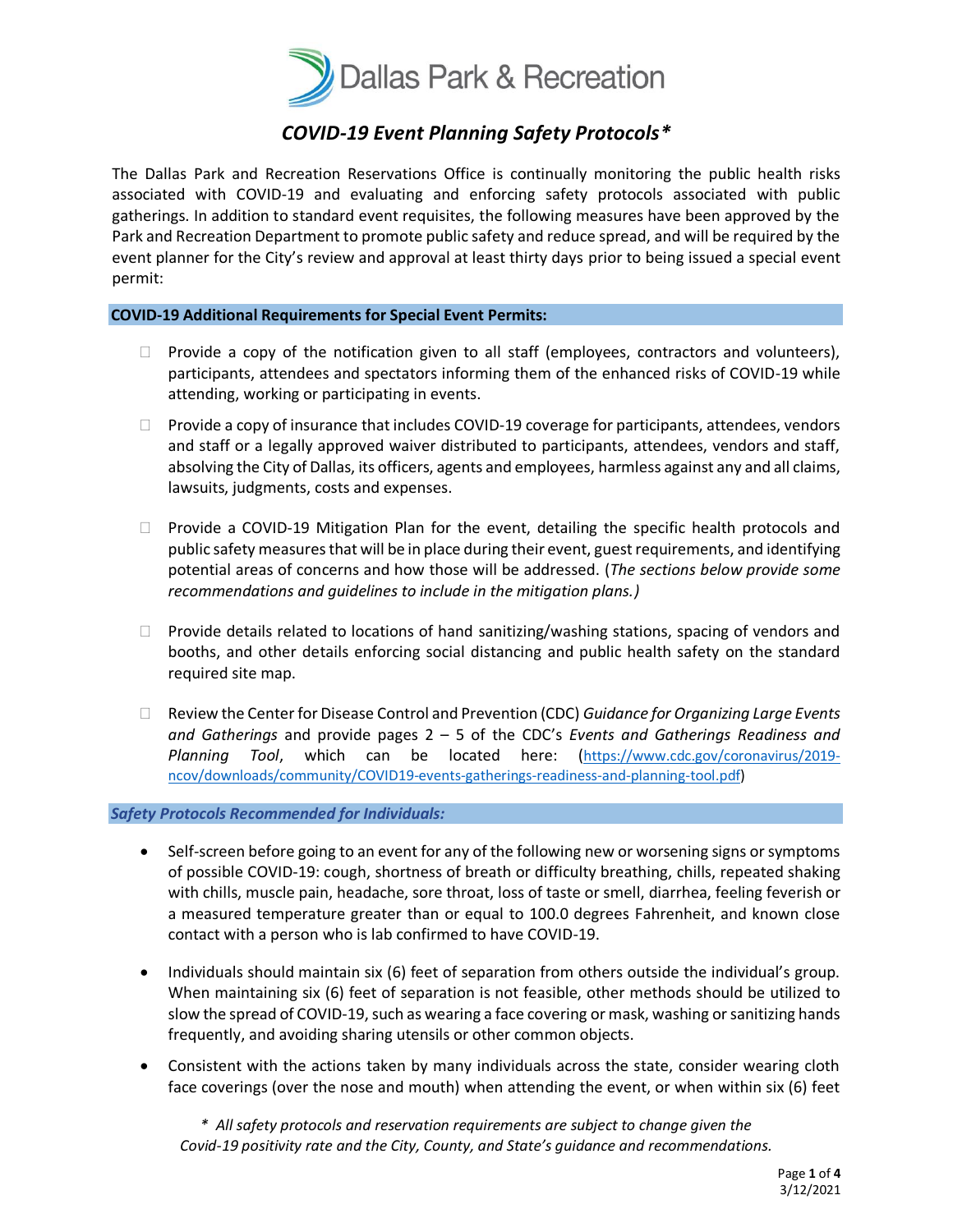

## *COVID-19 Event Planning Safety Protocols\* (continued)*

of another person who is not a member of the individual's household. If available, individuals should consider wearing nonmedical grade face masks.

- Wash or disinfect hands before, during and after any interaction with staff (employees, contractors, and vendors) participants, attendees, spectators or items/equipment at the event.
- Individuals aged 65 or older are at a higher risk of COVID-19. To the extent possible, avoid being within six (6) feet with individuals aged 65 and older. Individuals aged 65 and older should stay at home as much as possible. Gatherings, even those held outside, pose a significant risk to this population.
- Clean and sanitize any personal items taken to the event before and after use.

#### *Safety Protocols Recommended for Special Events:*

- Screening all staff (employees, contractors and volunteers) for new and worsening signs or symptoms of possible COVID-19 prior to each event date(s), including set up and tear down date(s). Symptoms include but are not limited to the following: cough, shortness of breath or difficulty breathing, chills, repeated shaking with chills, muscle pain, headache, sore throat, loss of taste or smell, diarrhea, feeling feverish or a measured temperature greater than or equal to 100.0 degrees Fahrenheit, and known close contact with a person who is lab confirmed to have COVID-19.
- Staff (employees, contractors and volunteers) to wear cloth face coverings (over the nose and mouth) while working or volunteering at the permitted event. This includes, event date(s) and set up and tear down date(s).
- Training all staff (employees, contractors and volunteers) on appropriate cleaning and disinfection practices, hand hygiene, and respiratory etiquette.
- Provide alternative ways to participate in the event virtually, remotely etc. Strongly encourage the at-risk population to watch or participate in the event remotely.
- Consider temperature checks and wrist banding at all entry points to the event. For queuing areas located prior to the temperature screening points, mobile temperature monitors are beneficial to check for elevated temperatures.
- Consistent with the actions taken by many individuals across the state, consider requiring participants wear cloth face coverings (over the nose and mouth) at all times, or when within six (6) feet of another person who is not a member of the individual's household. If available, individuals should consider wearing nonmedical grade face masks.
- Making hand sanitizer, disinfecting wipes, soap and water, or similar disinfectant readily available to staff (employees, contractors and volunteers), participants, attendees and spectators throughout the event area and duration of the event. Including around high traffic areas, after every obstacle, in and around portable toilets. These should be refreshed by staff throughout the day.
- *\* All safety protocols and reservation requirements are subject to change given the Covid-19 positivity rate and the City, County, and State's guidance and recommendations.* • Multiple hand washing stations/hand sanitizers are to be placed strategically throughout the venue and or route/site. Hand sanitizers to contain a minimum of either 60% ethyl alcohol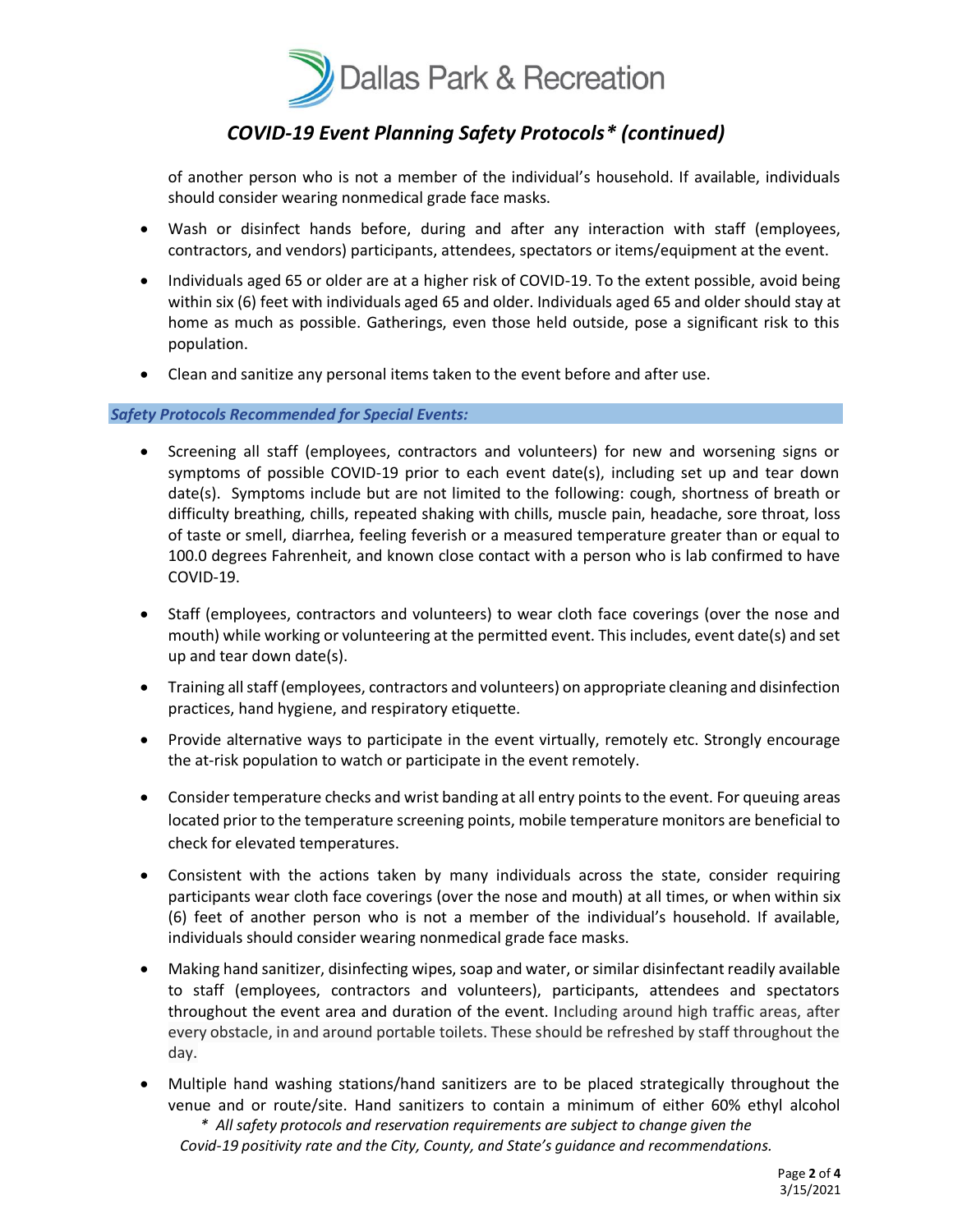

# *COVID-19 Event Planning Safety Protocols\* (continued)*

(ethanol) or 70% isopropyl alcohol (isopropanol). The FDA's list of approved hand sanitizers can be located on their website.

- Highlight sanitization protocols, hand sanitizer locations, physical distancing markers both inside and outside of the site.
- Post COVID-19 safety and hygiene best practices signage.
- Reducing touch points to minimize physical interaction between individuals. Additional cleaning and sanitization of touch-points throughout the event area, including check-in areas, toilets, medal and shirt collection, results, payment collection points, and at aid stations and obstacles.
- Provide pre-packaged, and sealed beverages only. Condiments may be available upon request, and in single use portions only. Food and beverage zones cannot have seating to encourage social distancing.
- Distance requirement between vendor booths, tables, serving lines, seats/chairs, cars (car shows) etc. must maintain at least six (6) feet separation. If such distancing is not feasible, other measures such as face covering, hand hygiene, cough etiquette, cleanliness, and sanitation should be rigorously practiced.
- Provide additional port-o-lets and cleaning/disinfecting of port-o-lets during the permitted event are required based on your expected attendance and the length of your event.
- Abide by event capacity reductions/limitations based on available open space at the event location. Expected event capacity cannot exceed permitted number of people, which includes, staff (employees, contractors and volunteers), participants, attendees and spectators. A limited number of spectators may be enforced if event location and or event set up doesn't allow space required to maintain the six (6) foot separation requirement. Capacity will be based on available space at chosen event location, type of event, type of activities at event, and event layout.
- The CDC offers the following considerations for enhancing protection of individuals and communities and preventing spread of coronavirus disease 2019 (COVID-19) on their website: Considerations for Events and Gatherings. After reviewing the considerations, event planners and administrators should use CDC's Events and Gatherings Readiness and Planning Tool to protect staff, volunteers, and attendees.

#### *Safety Protocols Recommended for Run/Walk and Cycling Events:*

- Consider temperature checks and wrist banding at all entry points to the event. For queuing areas located prior to the temperature screening points, mobile temperature monitors are beneficial to check for elevated temperatures.
- Consistent with the actions taken by many individuals across the state, consider requiring spectators wear cloth face coverings (over the nose and mouth) throughout the event (participants before and after the event), or when within six (6) feet of another person who is not a member of the individual's household. If available, individuals should consider wearing nonmedical grade face masks.

*\* All safety protocols and reservation requirements are subject to change given the Covid-19 positivity rate and the City, County, and State's guidance and recommendations.*